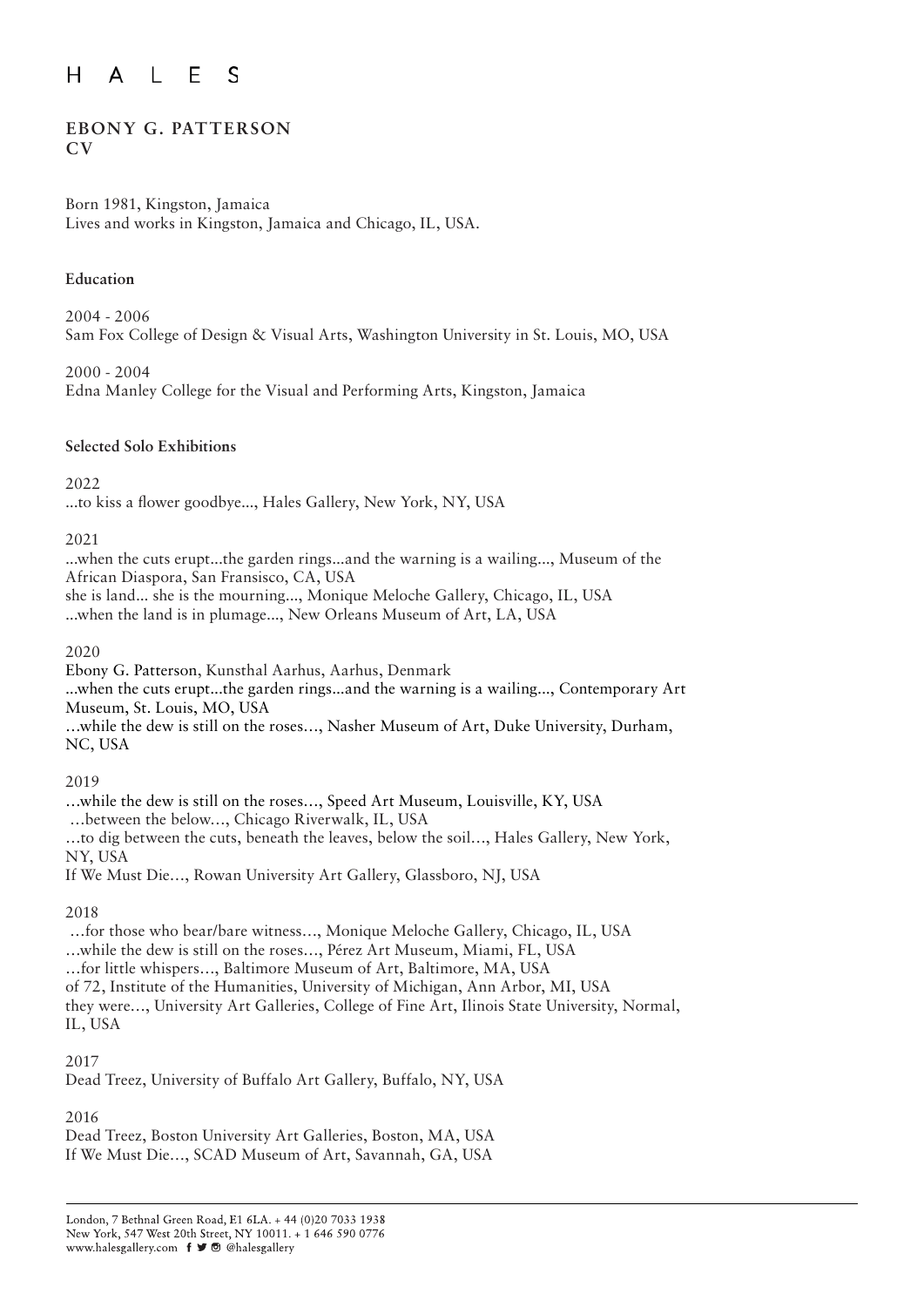#### $H$  $\perp$ F. <sub>S</sub>  $\mathsf{A}$

…when they grow up…, The Studio Museum in Harlem, New York, NY, USA Invisible Presence: Bling Memories, Atlanta Contemporary Art Center, Atlanta, GA, USA Dead Treez, Museum of Arts and Design, New York, NY, USA

### 2015

unearthing treez, moniquemeloche, Chicago, IL, USA Lux Art Institute, Encinitas, CA, USA Dead Treez, John Michael Kohler Arts Center, Sheboygan, WI, USA

## 2014

dy/nas/ty, Nerman Museum of Contemporary Art, Overland Park, KS, USA

## 2013

…until you see them, Monique Meloche Gallery, Chicago, IL, USA

## 2012

Out and Bad vs Cheap and Clean, CMAC Scène Nationale de Martinique, Fort-de-France Bay, Martinique Out & Bad, Bermuda National Gallery, Hamilton, Bermuda Cheap & Clean: Interrogating Masculinities, simultaneous Podcast at Fresh Milk platform, St. Georges, Barbados; Bermuda National Gallery, Hamilton, Bermuda; Alice Yard, Port-of-Spain, Trinidad; Popop Studios, Nassau, The Bahamas; Kentucky Museum

of Art, Louisville, KY, USA

### 2011

Untitled from the of 72 series, Land of Tomorrow Gallery, Louisville, KY, USA Ebony G. Patterson, Monique Meloche Gallery, Chicago, IL, USA ACT 5: 2 of 219, Alice Yard, Port of Spain, Trinidad

2009

Gangstas, Disciplez, and the Doily Boys, Cage Gallery, Edna Manley College, Kingston, Jamaica

2006

Specimen, University City Library, St. Louis, MO, USA Case Studies: Venus, Cuts and Aprons, Mutual Gallery, Kingston, Jamaica

2005

Dialysis, UC Gallery, University of Montana, Missoula, MT, USA

## **Selected Group Exhibitions**

2021

Shifting Gaze: A Reconstruction of the Black & Hispanic Body in Contemporary Art from the collection of Dr. Robert B. Feldman, Opalka Gallery, Albany, NY, USA Taking Space: Contemporary Women Artists and the Politics of Scale, PAFA, Pennsylvania, PA, USA Fragments of Epic Memory, Art Gallery of Ontario, Toronto, Canada Liverpool Biennale 2021: The Stomach and the Port, Liverpool, UK Eclipse, 7th Athens Biennale, Greece

2019

Reclamation! Pan African Works from The Beth Rudin DeWoody Collection, DuSable Museum of African American History, Chicago, IL, USA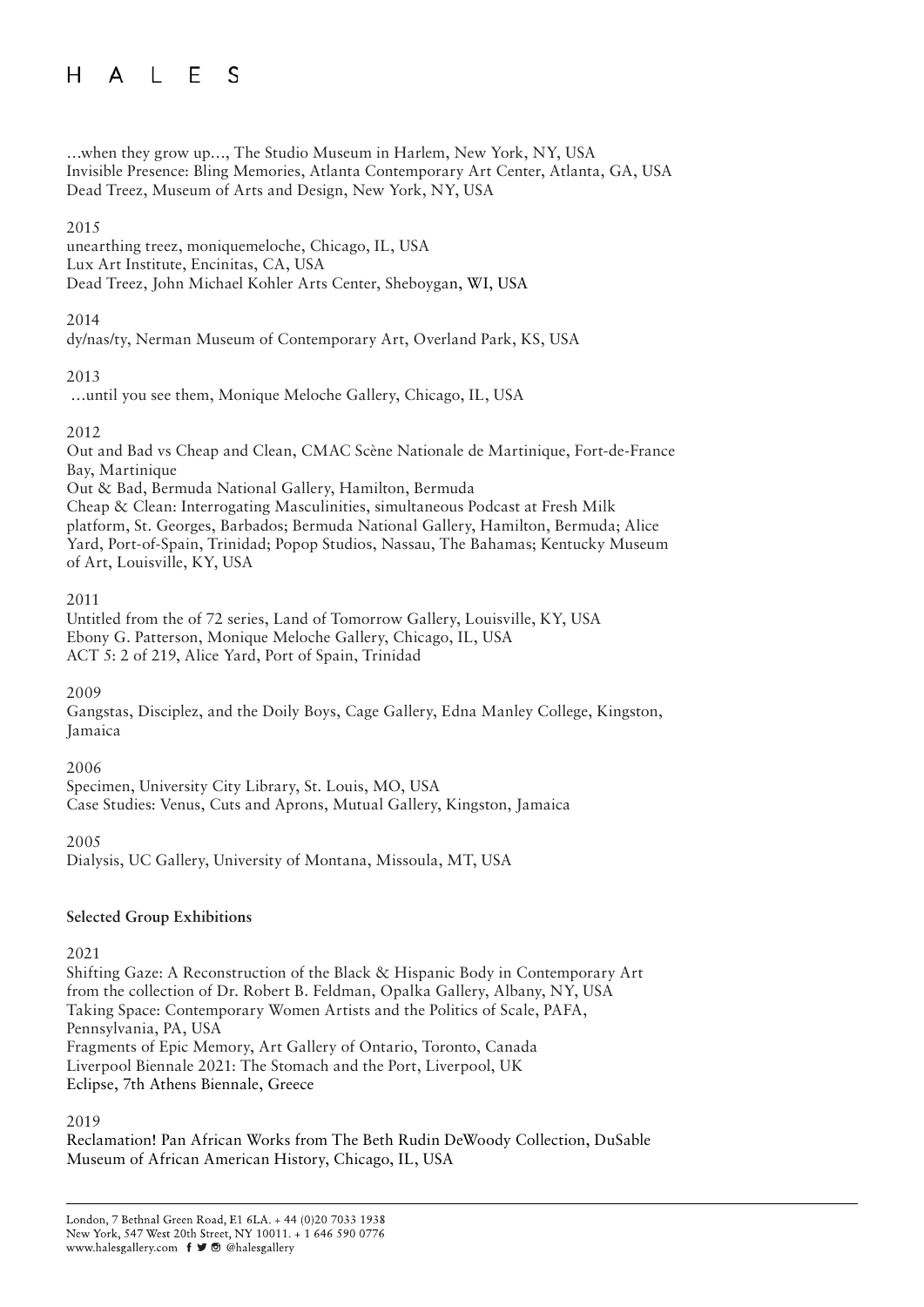#### E  $H$  $\mathsf{A}$  $\mathsf{L}$ S

Dress Up, Speak Up: Resistance and Regalia, 21c Museum Hotel, Cincinnati, OH, USA Serious Sparkle, Tang Museum, Skidmore College, Saratoga Springs, NY, USA Get Up, Stand Up Now: Generations of Black Creative Pioneers, Somerset House, London, UK

Can't be greedy... You gotta take some, and leave some, Het HEM Museum, Amsterdam, Netherlands

The Truth Tellers, Richard Taittinger Gallery, New York, NY, USA

Queens and Kings of Scarborough, Nuit Blanche Toronto, Ontario, Canada

Coffee, Rhum, Sugar & Gold: A Postcolonial Paradox, Museum of the African Diaspora, San Francisco, CA, USA

In Plain Sight, Henry Art Gallery, Seattle, WA, USA

### 2018

Music as Muse: Melodic Inspirations in Art, MW Gallery, Flint, MI, USA 50 States, 50 Billboards, For Freedom, 21C Museum Hotel, Lexington, KY, USA Beyond Fashion, National Gallery of Jamaica, Kingston, Jamaica People Get Ready: Building a Contemporary Collection, Nasher Museum of Art at Duke University, Durham, NC, USA En Mas': Carnival 21st Century Style, The Caribbean as Site Specific Performance, Museum of the African Diaspora, San Francisco, CA, USA; Unlrich Museum of Art, Wichita, KS, USA Shifting Gaze: A Reconstruction of the Black and Hispanic Body in Contemporary Art, Contemporary Art from the Collection of Dr. Robert B. Feldman, The Mennello M of American Art, Orlando, FL, USA Open Spaces, Kansas City, MO, USA Dress Up, Speak Up: Costume and Confrontation, 21c Museum Hotel, Louisville, KY, USA SEED, curated by Yvonne Force-Villareal, Paul Kasmin Gallery, New York, NY, USA Breaking the Mold: Investigating Gender at the Speed Art Museum, Speed Art Museum, Louisville, KY, USA Embodied Politic, Rhona Hoffman Gallery, Chicago, IL, USA Reclamation! Pan African Works from The Beth Rudin DeWoody Collection, Taubman Museum of Art, Roanoke, VA, USA SOUL RECORDINGS, Luis De Jesus, Los Angeles, CA, USA I am no bird, ltd los angeles, Los Angeles, CA, USA Something to Say: The McNay Presents 100 Years of African American Art, McNay Art Museum, San Antonio, TX, USA

## 2017

The Sunshine Eaters, Onsite Gallery at OCAD University, Toronto, Canada Dress Matters: Clothing as Metaphor, Tucson Museum of Art, Tucson, AZ, USA Coming of Age, Sector 2337, Chicago, IL, USA Relational Undercurrents: Contemporary Art of the Carribean Archipelago, part of Pacific Standard Time, Museum of Latin American Art, Long Beach, CA, USA En Mas': Carnival 21st Century Style, The Caribbean as Site Specific Performance, The DuSable Museum of African American History, Chicago, IL, USA Southern Accent: Seeking the American South in Contemporary Art, Speed Art Museum, Louisville, KY, USA Dress Up, Speak Up: Costume and Confrontation, 21c Museum Hotel, Durham, NC, USA Face to Face: Los Angeles Collects Portraiture, California African American Museum, Los Angeles, CA, USA

All That Glitters: Maria Berrio, Derek Fordjour, Ebony G. Patterson, Rachel Uffner Gallery, New York, NY, USA

London, 7 Bethnal Green Road, E1 6LA. + 44 (0)20 7033 1938 New York, 547 West 20th Street, NY 10011. + 1 646 590 0776 www.halesgallery.com f J @ @halesgallery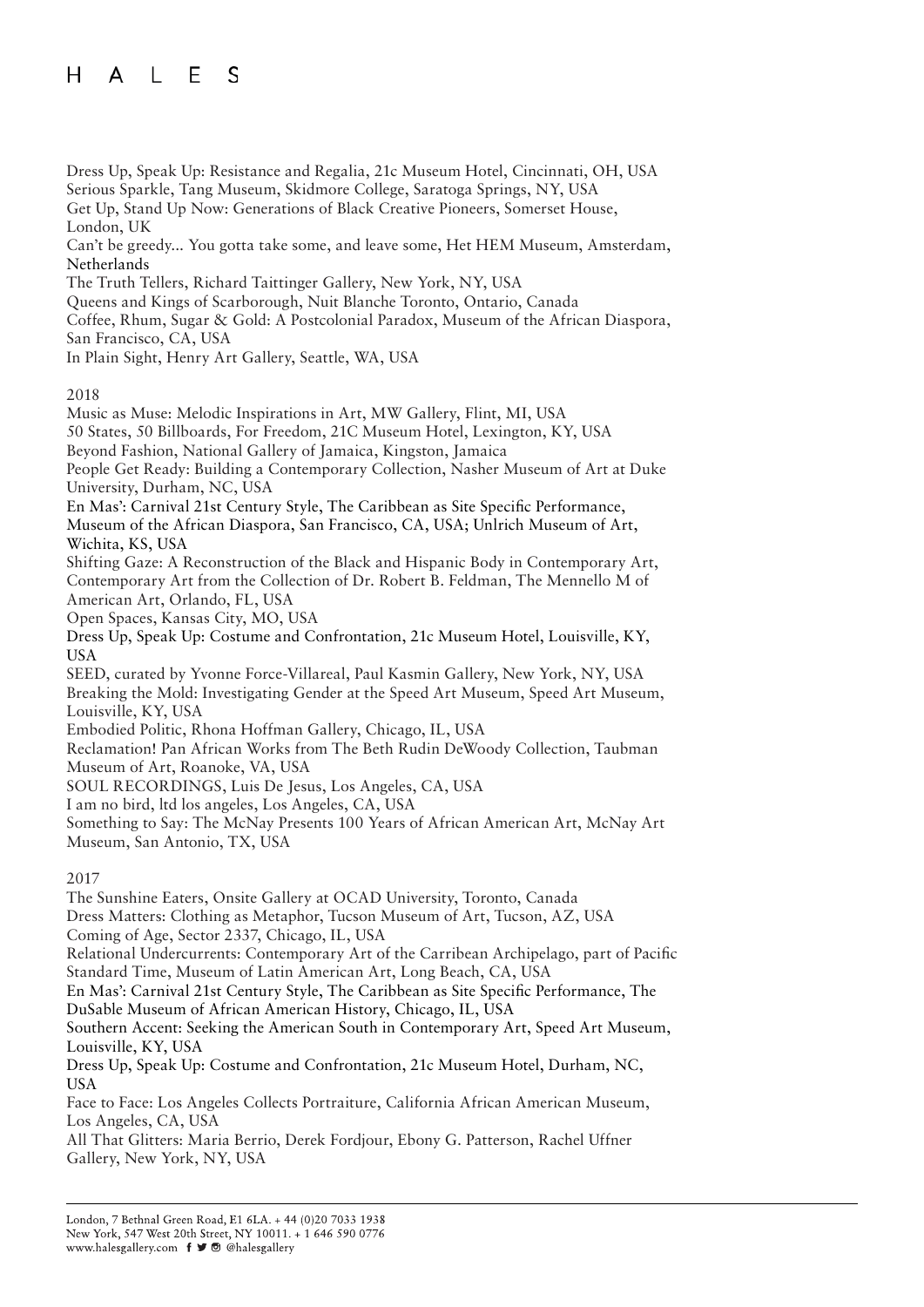#### $H$ E  $\mathsf{A}$  $\perp$ S

Ebony G. Patterson, Thomas J. Price, Zadie Xa, Hales Gallery, London, UK

Caribbean Queer Visualities, Transmission, Glasgow, Scotland

Third Space/Shifting Conversations about Contemporary Art, curated by Hugh Kaul, Birmingham Museum of Art, AL, USA

32nd Bienal de São Paulo, curated by Jochen Volz, touring exhibition throughout Brazil

## 2016

32nd Bienal de São Paulo, curated by Jochen Volz, São Paulo, Brazil

Southern Accent: Seeking the American South in Contemporary Art, Nasher Museum of Art at Duke University, Durham, NC, USA

About Face, Creative Alliance, Baltimore, MD, USA

Recharging the Image: Selections from the Mott-Warsh Collection, curated by Stephanie James, Visual Arts Center of New Jersey, Summit, NJ, USA

Visions Archipéliques, Fondation Clément, Le François, Martinique

Dress Up, Speak Up: Costume and Confrontation, 21c Museum Hotel, Lexington, KY, USA

En Mas': Carnival 21st Century Style, The Caribbean as Site Specific Performance, The National Gallery of the Cayman Islands, Grand Cayman; The National Gallery of the Bahamas, Nassau, Bahamas

Sanford Biggers and Ebony G. Patterson, Monique Meloche Gallery LES, New York, NY, USA

Jamaican Routes, curated by Selene Wendt, Punkt Ø/Galleri F 15, Norway

## 2015

Jamaican Pulse: Art and Politics from Jamaica and the Diasporaa, Royal West of England Academy, Bristol, UK

Art of Transformation, curated by Tumelo Mosaka, The ARC, Opa-Locka Arts & Recreation Center, Miami, FL, USA

To Be Young, Gifted, and Black, curated by Hank Willis Thomas, Goodman Gallery, Johannesburg, South Africa

BOTTOMS UP: A Sculpture Survey, University of Kentucky Art Museum, Lexington, KY, USA

Reality of My Surroundings, Nasher Museum of Art at Duke University, Durham, NC, USA

ReSignifications: European Blackamoors, Africana Re-Stagings, Florence, Italy Between the Idea and Experience, 12th Havana Biennial, Havana, Cuba

Disguise: Masks and Global African Art, Seattle Art Museum, Seattle, WA, USA

Piece by Piece: Building a Collection, Kemper Museum of Contemporary Art, Kansas City, MO, USA

En Mas': Carnival 21st Century Style, The Caribbean as Site Specific Performance, Contemporary Arts Center, New Orleans, LA, USA

## 2014

Jamaica Biennial 2014, National Gallery of Jamaica, Kingston, Jamaica

Prospect.3: Notes for Now, curated by Franklin Sirmans, Newcomb Art Gallery, Tulane University, New Orleans, LA, USA

Dis-semblance: Projecting and Perceiving Identity, 21C Museum Hotel, Bentonville, AR, USA

GOLD, Bass Art Museum, Miami, FL; Neuberger Museum of Art, State University of New York, Purchase, NY, USA

Caribbean: Crossroads of the World, curated by Elvis Fuentes, Perez Art Museum, Miami, FL, coorganized with El Museo del Barrio, the Queens Museum of Art and The Studio Museum in Harlem, NY, USA

Pictures from Paradise: A Survey of Contemporary Caribbean Photography, curated by

London, 7 Bethnal Green Road, E1 6LA. + 44 (0)20 7033 1938 New York, 547 West 20th Street, NY 10011. + 1 646 590 0776 www.halesgallery.com f J @ @halesgallery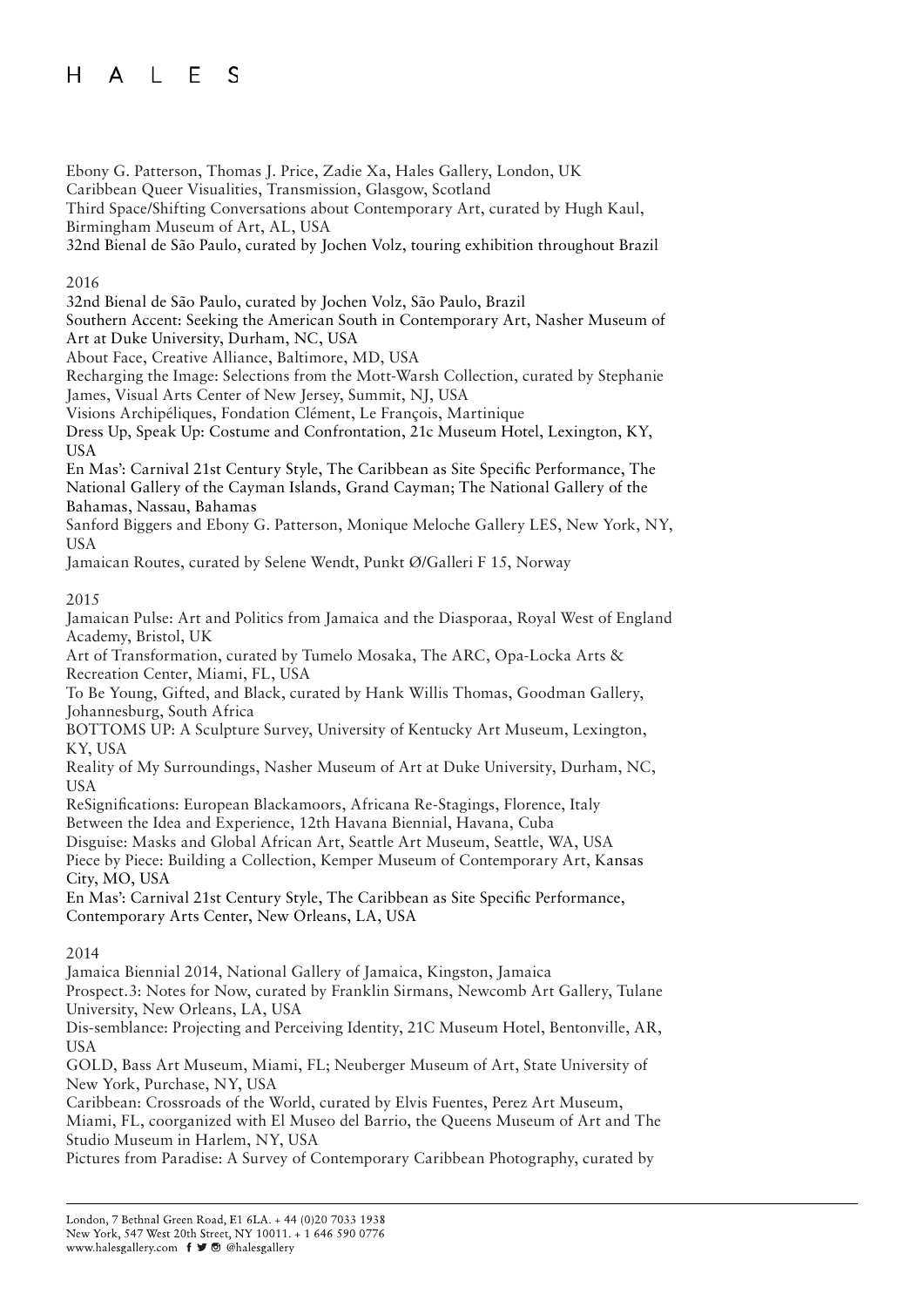#### E  $H$  $\mathsf{A}$  $\perp$ S

Melanie Archer, Mariel Brown and Kenneth Montague, The Power Plant Contemporary Art Gallery, Toronto, Canada

In Retrospect: 40 Years of the National Gallery of Jamaica, Kingston, Jamaica

## 2013

eMERGING: Visual Art and Music in a Post-Hip-Hop Era, curated by James Bartlett, The Museum of Contemporary African Diasporan Arts (MoCADA), Brooklyn, NY, USA Explorations II: Religion and Spirituality, National Gallery of Jamaica, Kingston Jamaica Six Degrees of Separate Nations, Ebony G. Patterson and Peterson Kamwathi Waweru, curated by Claire Breukel, Frost Art Museum, Florida International University, Miami, FL, USA

Natural Histories, Curated by O'Neil Lawrence and Nicole Smythe-Johnson, National Gallery of Jamaica, Kingston, Jamaica

## 2012

OFFSPRING, 21c Museum Hotel, Cincinnati, OH, USA Bigger than Shadows, curated by Rich Blint and Ian Cofré, Dodge Gallery, New York, NY, USA Aruba Biennial: Happy Islands, curated by José Manuel Noceda Fernández, Aruba National Biennial 2012, National Gallery of Jamaica, Kingston, Jamaica Caribbean: Crossroads of the World, The Studio Museum in Harlem, co-organized with El Museo del Barrio and the Queens Museum of Art, New York, NY, USA Contemporary Jamaica Art Circa 1962/Circa 2012, Curated by Veerle Poupeye, Art Gallery of Mississauga, Canada

Into the Mix, Kentucky Museum of Art and Craft, Louisville, KY, USA

## 2011

Black Gossamer, Curated by Camille Morgan, Columbia College Chicago, Chicago, IL, USA

From Jamaica to China, a new evolution, The Painting Center, New York, NY, USA Wrestling with the Image: Caribbean Interventions, Art Museum of the Americas, Washington, DC, USA

Winter Experiment, moniquemeloche, Chicago, IL, USA

Young Talent V, National Gallery of Jamaica, Kingston, Jamaica

## 2010

National Biennial 2010, National Gallery of Jamaica, Kingston, Jamaica

# 2009

Gathering Together, Kravets / Wehby Gallery, New York, NY, USA Art Fresh, Mutual Gallery, Kingston, Jamaica Vous etes ici/ You are Here, Fondation Clement, Le Francois, Martinique Ghetto Biennale, Grand Rue, Port-au-Prince, Haiti Rockstone and Bootheel: Contemporary West Indian Art, Curated by Kristina Newman-Scott and Yona Becker, Real Art Ways, Hartford, CT, USA Caribbean Vibrations Festival, Maison des Cultures du Monde, French Alliance Foundation, Paris, France Here and New UK College of Fine Art Faculty Exhibit, Tuska Gallery, University of Kentucky, KY, USA LIP/ STICK, Praxis Gallery, New York, NY, USA Incognito, Santa Monica Art Museum, Santa Monica, CAWi Did Di Deh, Morlan Gallery, Transylvania University, Lexington, KY, USA Boys of Summer, moniquemeloche, Chicago, IL, USA De Facto, Sam Francis Gallery/ Crossroads School, Santa Monica, CA, USA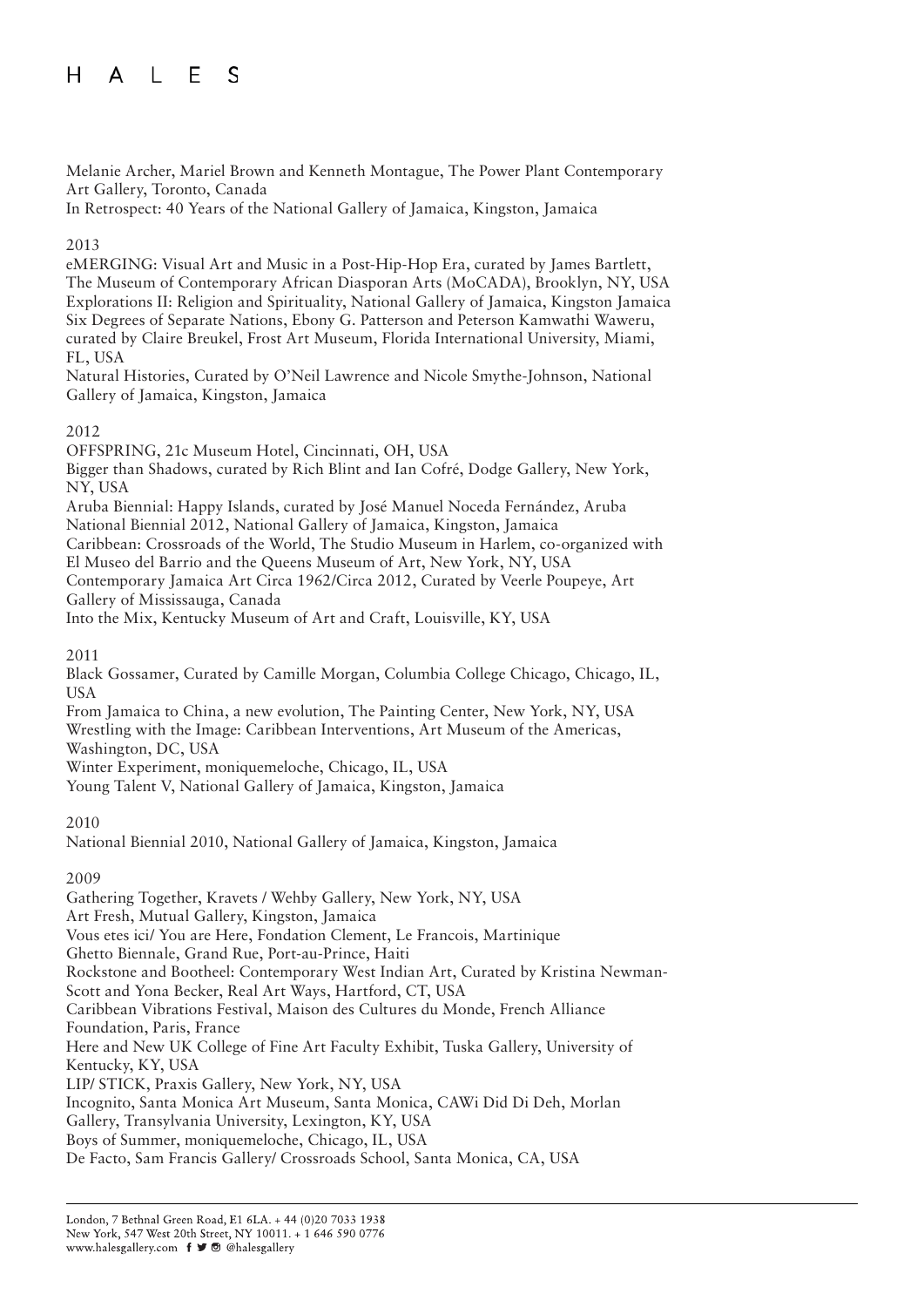#### $H$ E  $\mathsf{A}$  $\perp$ <sub>S</sub>

### 2008

New Blue Emerging: First Kentucky Art Biennial, Kentucky Art Museum, Louisville, KY, USA

Wall to Wall: Large Scale Drawing, Lexington Art League, Lexington, KY, USA Four Aces: Exhibition of Large Scale Prints, Bruno David Gallery, St. Louis, MO; University of Texas, Austin, TX, USA; San Marcos State University, San Marcos, CA, USA; University of Madison, Madison, WI, USA

### 2007

The Art of Collage, Mutual Gallery, Kingston, Jamaica Infinite Island: Contemporary Caribbean Art, Curated by Tumelo Mosaka, Brooklyn Museum, NY, USA Closet Project (Installation), Mack B Gallery, Sarasota, FL, USA Woolworth Windows, Tacoma Contemporary, Tacoma, WA, USA Four Aces, University of Louisiana Lafayette, Lafayette , LA, USA Four Aces, Louisiana State University, Baton Rouge, LA, USA Jamaica Biennial, National Gallery of Jamaica, Kingston, Jamaica

### 2006

Intimate Matter, Two Person Exhibit, Off-Campus Gallery Charlottesville, VA, USA Redhead Experimental Exhibit: A History of Women's Art, New York, NY, USA Young Generations 2006, Mutual Gallery Kingston, Jamaica

### 2005

Identity and History: Personal and Social Narratives in Art in Jamaica, curated by Eddie Chambers Curator's Eye II, National Gallery of Jamaica, Kingston, Jamaica Super Plus Under 40 Artist of the Year, Mutual Gallery, Kingston, Jamaica

## **Collections**

Arkansas Arts Center, Little Rock, AK, USA Art Gallery of Ontario, Toronto, Canada Brooklyn Museum, NY, USA Birmingham Museum of Art, AL, USA Dean Collection, NY, USA Edna Manley College of the Visual Arts, Kingston, Jamaica Hospitalfield House, Arbroath, Scotland JP Morgan Chase Corporate Collection, NY, USA Kentucky Museum of Art and Craft, Louisville, KY, USA Los Angeles County Museum of Art, CA, USA Mott-Warsh Collection, Flint, MI, USA Museum of Arts and Design, NY, USA Nasher Museum of Art, Duke University, Durham, NC, USA National Gallery of Jamaica, Kingston Nerman Museum of Contemporary Art, Overland Park, KS, USA Pennsylvania Academy of Fine Arts, PA, USA Pérez Art Museum Miami, FL, USA Pont-Aven School for Contemporary Art, France Seattle Art Museum, WA, USA Speed Art Museum, Louisville, KY, USA Tarble Arts Center, Eastern Illinois University, IL, USA The Studio Museum in Harlem, NY, USA